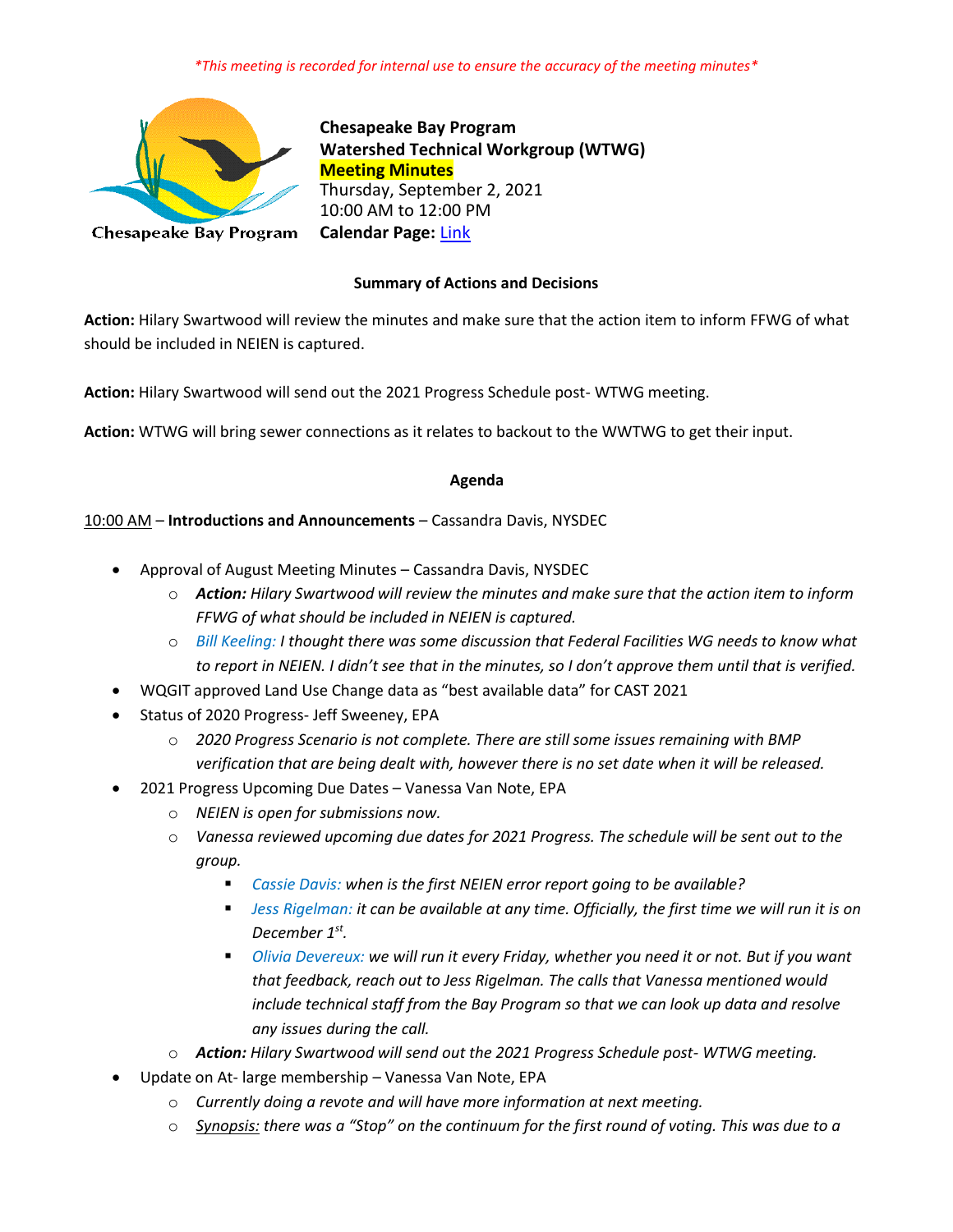*perceived conflict of interest. Following the governance protocols, and recommendations from GIT6, the nominee was given a chance to rebuttal, and now the voting members are doing a revote. If there is still a hold or stop on the continuum, a meeting of the voting members will be held to discuss this issue and work towards consensus.* 

- Ag Modeling Needs for Phase 7 Loretta Collins, UMD and Vanessa Van Note, EPA
	- o *Will keep WTWG updated on progress as we move forward with developing and working through Ag Modeling needs.* 
		- *Bill Keeling: at the last modeling quarterly review, we discussed whether it would be more important to focus on shallow estuarine modeling.*
		- Loretta Collins: I hear you; we aren't going to reinvent the wheel. We are going to be *looking at what was done in Phase 6 and checking to see what worked at what needs to*  be fixed, but we won't be redoing the whole thing. This won't be a full-scale redo of the *model.*
		- *Bill Keeling: one of the major complaints is that the land use is cropland, it's not a rotation of cropland. Just to put that on your radar.*
		- *Loretta Collins: if you have comments on this, please reach out to me.*
		- *Dave Montali: the GIT3 meeting in October is focusing on gathering priorities for Phase 7, and issues like this are what they are looking for at that meeting.*
- CAST 2023 Hillandale Update Vanessa Van Note, EPA
	- o *This has been taken to AgWG and they received it well. The group wanted to continue the conversation and I will continue to provide updates. It will be discussed at the October AgWG meeting.*
- Other announcements

# 10:30 AM – **Retirement Date for Default Urban Stream Restoration** – David Wood, CSN

David Wood will present the retirement date for the default urban stream restoration practices. He will also discuss the new climate resiliency resources.

# **Discussion for Default Urban Stream Restoration:**

*Bill Keeling:* in terms of the data we report, planned implementation is not reportable to the DEQ database. I just need to know that if it falls in 2022 it is still reportable by 2022.

*Dave Wood:* that is correct, Bill.

*James Martin*: I typically use CAST as a planning tool. I still will be able to use the default rate in my scenarios, correct?

*David Wood:* It is totally fine to use the defaults as a planning option. We stripped them out of the memo because people weren't using them as a planning tool anymore.

*James Martin:* all the practices being reverified will still get the default rate until they are reverified? *Davide Wood:* that is correct.

*Ted Tesler:* confirming that Ag SR projects can still report default rate after June 30, 2022?

*David Wood:* barring any new decisions from the AgWG, that would be the case. This just applies to urban practices.

*Loretta Collins:* I will take the blame; we are still working on ag stream restoration.

# **Discussion on Climate Change Informed IDF Curves:**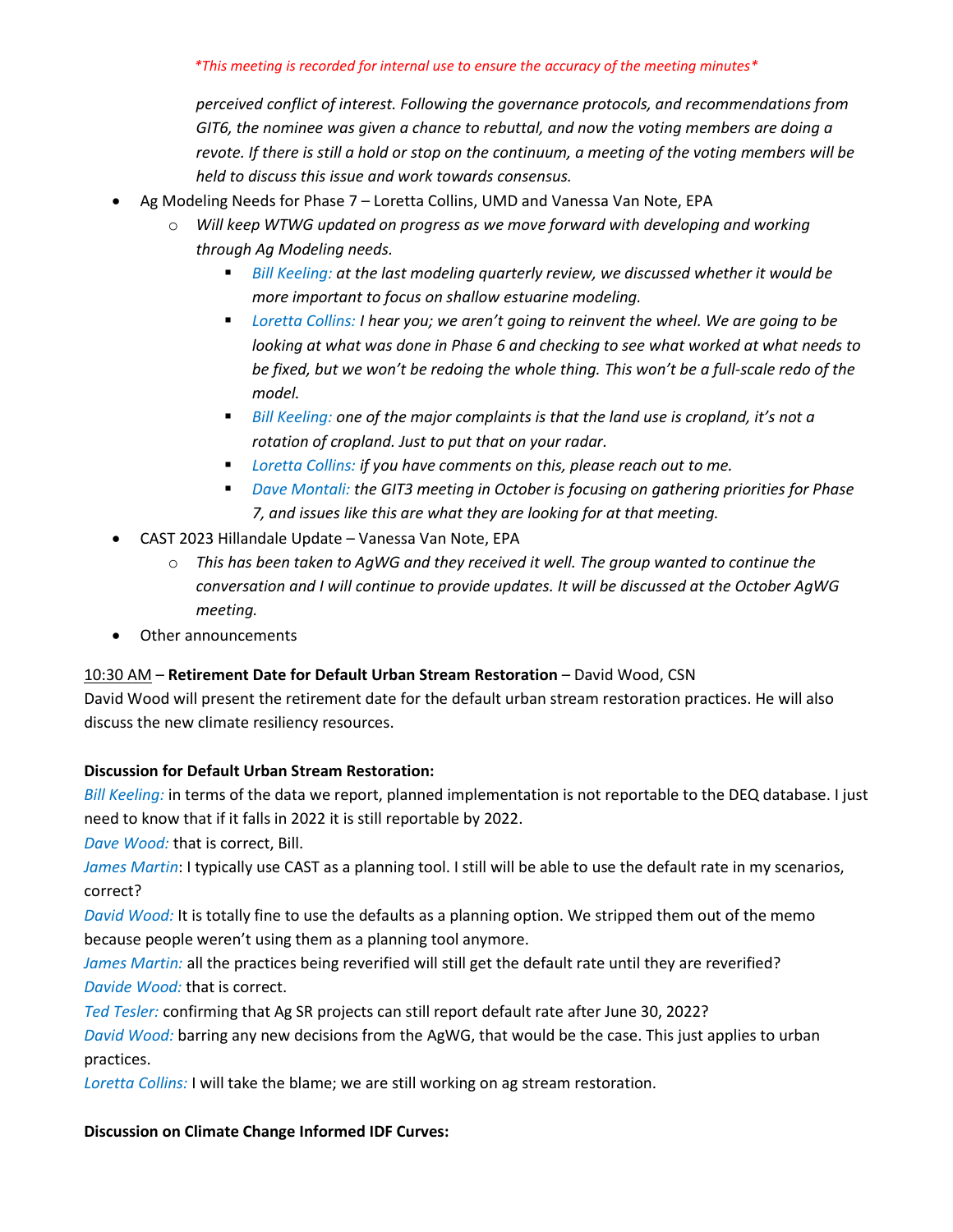Links to these resources is found in David's presentation posted on th[e calendar page.](https://www.chesapeakebay.net/what/event/watershed_technical_workgroup_conference_call_september_2021)

## 10:45 AM – **Progress Evaluation SOP** – Vanessa Van Note and Jeff Sweeney, EPA

Vanessa will review the SOP as it currently stands then lead a discussion. Feedback will be accepted until COB September 20<sup>th</sup>, 2021. We will discuss the comments received at our October WTWG meeting.

### **Discussion:**

*Bill Keeling and James Martin:* Recommend a language change for over/ under reporting.

*Chris Brosch:* I'd recommend significant change to this language. It's the same verbiage used on CAFO permitting. It's not as confusing.

*James Martin:* I don't recall as I read through the report to VA any differentiation between these two methods (first assessment, second assessment)?

*Jeff Sweeney:* we focus more on the second one because every state can change their information. This was recommended by VA when this was introduced in 2019.

*Ted Tesler:* We are going to submit our comments in a written format. I had an aside on the due date to update the QAPP document. Can a revised QAPP be submitted up to the January  $1<sup>st</sup>$  deadline.

*Jeff Sweeney:* while we are making revisions, you have the entire 2-month period to revise your QAPP. You have through February  $7<sup>th</sup>$  to finish that up.

*Matt English:* will there be a way for the states to see the output from the "second assessment"? Is that option available in CAST to state leads?

*Jeff Sweeney:* Yes, we can provide that information to you. This is the kind of stuff we would show during these December conversations.

*James Martin:* I think it would be appropriate to share it with all jurisdictions or make it available to the state leads in CAST.

*James Martin:* I think the presentation implied a significant focus on using progress to evaluate year to year changes. I use progress to assess progress towards an end point. It seems to me that for 2020, progress towards an end point shifted to evaluate year to year changes.

*Jeff Sweeney:* the analysis we've been doing haven't changed that much since the early 2000s.

*Olivia Devereux:* We are really trying to make sure that the data states submitted is correct. It's really to work through data quality issues to make sure the states submitted what they intended. A lot of what Vanessa is presenting is making sure the data submitted is what was intended. I think that is why it's an analysis of year to year as opposed to assessing towards the TMDL.

*Jeff Sweeney:* we are emphasizing more than what we need is a change product. It's like what we we are doing with the land use change product or Hillandale. Instead, its an actual change to the model through time.

11:00 AM – **Backout as it relates to Septic Connections and Low Vegetation** – Vanessa Van Note, EPA, and Peter Claggett, USGS

Vanessa Van Note and Peter Claggett will provide information on backout as it relates to septic connections and low vegetation and answer questions.

# **Discussion:**

*Vanessa Van Note:* are we constraining septic connections to only areas that are mapped.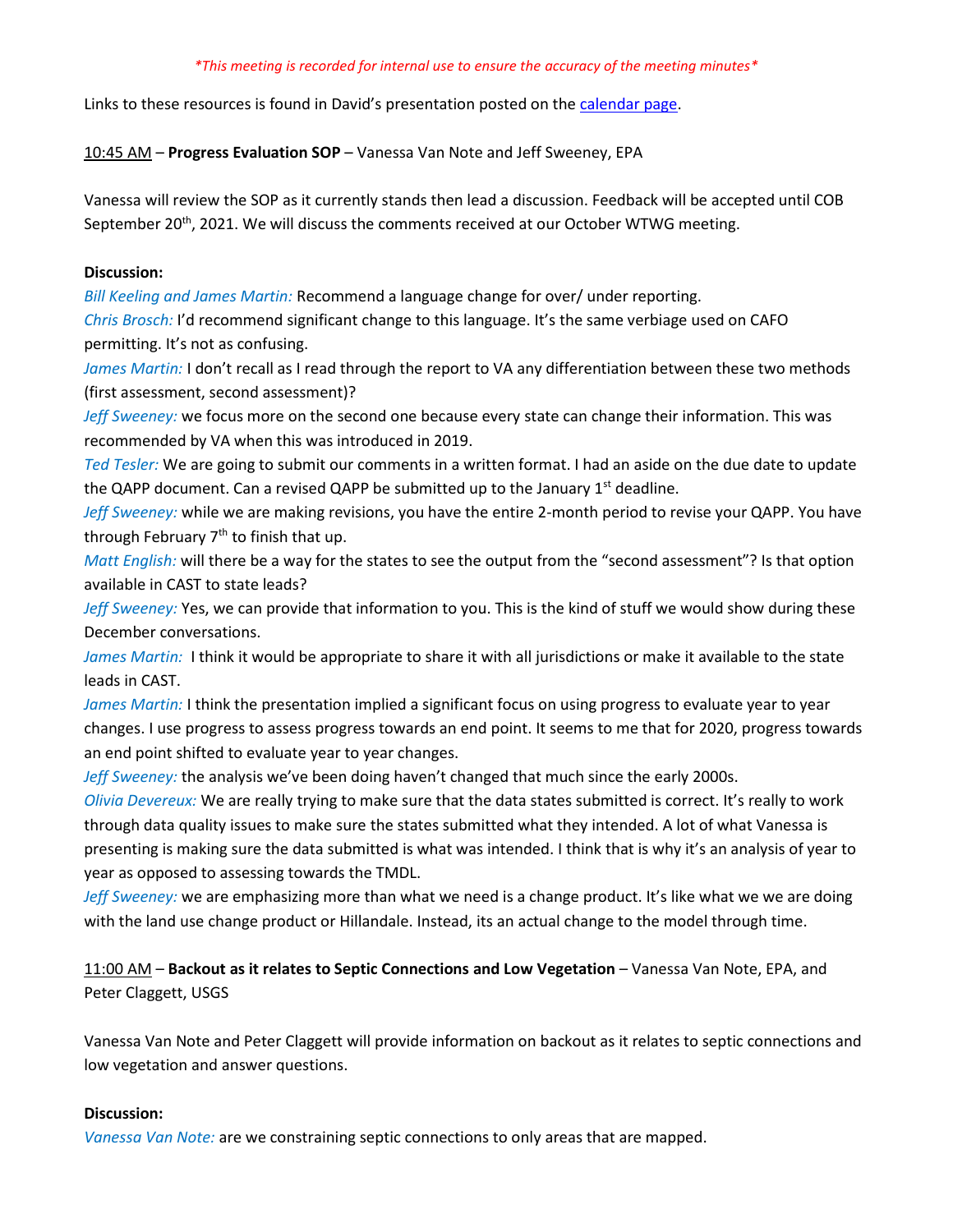*Peter Claggett:* I can't answer that, but it would make sense. Olivia and Jess would need to answer that. Some counties over generalize their sewer service areas but in terms of avoiding double counting that's the whole purpose of back out. Restricting back out to such connections would require knowing those connections and I am not sure that is the case.

*Bill Keeling:* If you are outside the service area, connecting to it outside the area is not financially feasible. So, if you live in that area, you are probably connected.

*Peter Claggett:* You could have connections with inclusion of septic, but on the periphery of that area there could be connections, but it would be outside of the mapped area. It's only those in the sewer service area that would be double counted.

*Jess Rigelman*: Obviously we don't have polygons in CAST, Peter gives us a file with this information. If you report a connection, those systems are removed, and the septic load goes down. I guess we are assuming in CAST that they are connected. They are based on the sewer service area but on a general land segment scale. *James Martin:* the back out process would remove all septic connections reported prior to 2017.

*Jess Rigelman:* yes 2017 progress would be run to determine how many septics existed and then those would be backed out.

*James Martin:* If there was a septic connection reported from Northern VA, a septic connection in VA beach would be backed out?

*Jess Rigelman:* if it was reported in Loudin County then it's backed out for that county.

*Peter Claggett:* we have not been tracking the vintage of the sewer service areas. We ask for updates, provide data, and have people review them; we are assuming that the sewer service areas are up to date. There are still some places where we know there is sewer based on 2010 census, but we haven't received any information. I think that is an issue: we don't know the vintage of the SSA's, we don't know if they are specific or generalized. In the tetra tech report, it didn't have them as polygons, they were stick diagrams and we had to develop a training to show them how to make them into polygons. For CAST 2021, for those that provided data, I don't know if they didn't critique the data or didn't provide any. Reporting BMPS, sewer connections etc. and the land- river segment scale, but we don't know if they are inclusions or peripheries. The inclusions would be double counted, the peripheries would not be.

*Karl Berger*: Has there been a pilot run / attempt to ground truth the data by going into a jurisdiction where the sewer data has expanded and compare that to the number of sewer connections reported?

*Peter Claggett:* We have not done that. The last detailed modeling of sewer connections etc. was based on the census and that only happens every ten years. That is our best baseline. Moving forwards in time we look at development and housing change inside and outside the sewer connection. For CAST 2023 we will have the 2020 census at the block level.

*Norm Goulet:* That's not true, it's not a census question anymore and that's part of the problem.

*Peter Claggett:* I am not referring to that, I am referring to the number of estimate of houses within an area. And overlaying that with the sewer information can help us estimate sewer changes.

*Norm Goulet:* there have also been significant changes to septics where entire subdivisions are on one or two septics instead of it being single households.

*Jess Rigelman:* In CAST, states can report large septics that treat residential areas, and we use that monitored data from that neighborhood.

*Karl Berger:* another issue is that you can't track commercial septic, right?

*Jess Rigelman:* That is also in CAST. These are reported through the WWTWG. There is a mechanism for it if we could get people to report newer data.

*Norm Goulet:* I think the problem is exactly that: the tracking and reporting.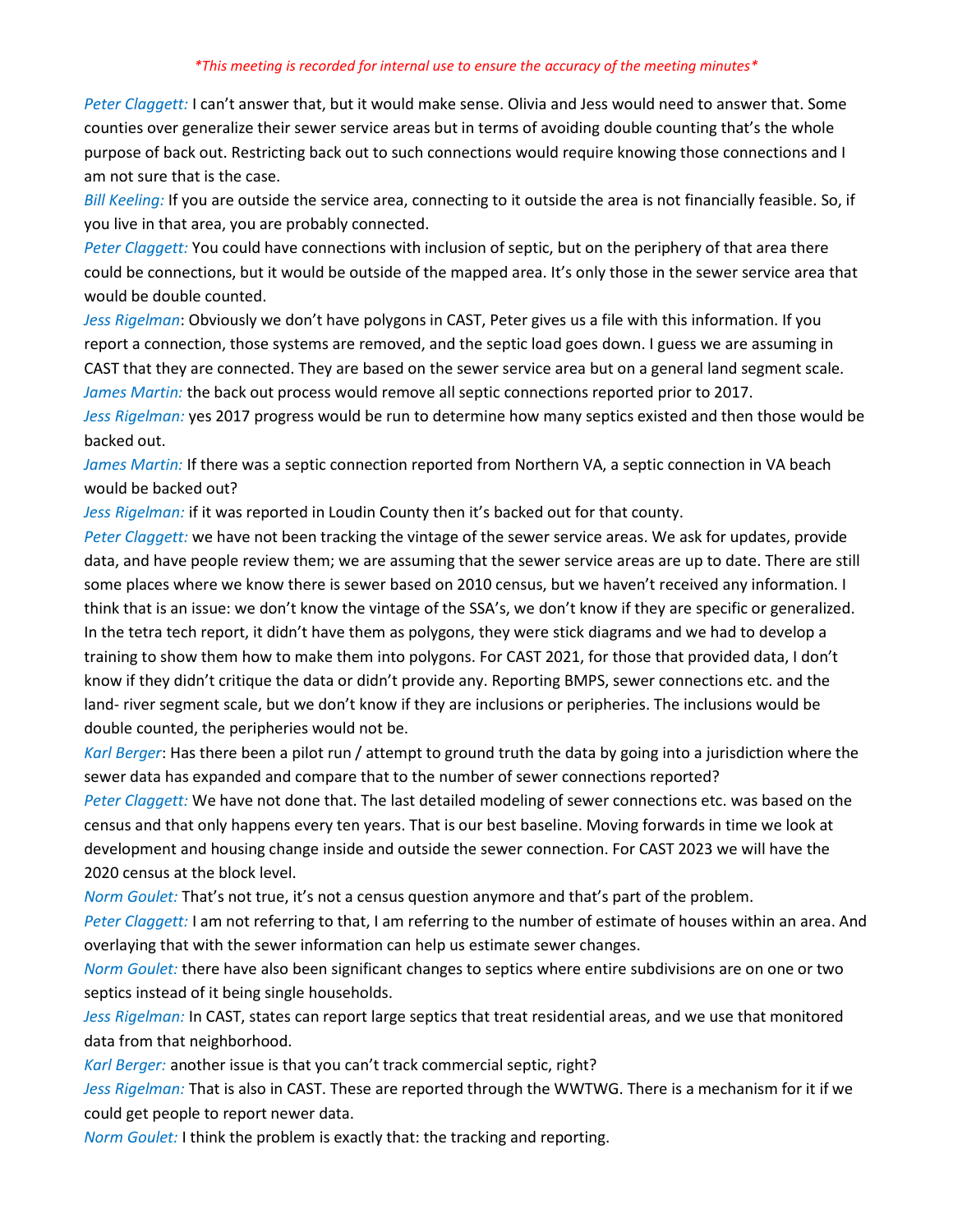*Jess Rigelman:* we are relying on our wastewater contacts, but we could reach out to different people if you guys have names.

*Vanessa Van Note:* where should we take this / what should our next steps be?

*Bill Keeling*: The assumption that everything in the service area is already hooked up is where I am having an issue.

*Dave Montali:* for WV, I think we spend way too much because the load effect is miniscule. Is there a way to assess / compare backed out to not backing out to see what the load is and if it's not that much maybe there is a better way to set it up for the model?

*Jess Rigelman:* I can do that analysis.

*Norm Goulet:* I agree that from a Bay wide standpoint the load is not significant, but if you zoom in to the locality it is a big deal. We should look at it from a couple different levels.

*Peter Claggett:* Bay wide in VA we are underestimating septics by 200,000, which leads me to believe that the underestimate is partly because of inclusions (grandfathered into sewer service area), or multi-unit homes that might be on sewer but are more likely on septic. Because we are underestimating septics it makes me less concerned about double counting.

*Cassandra Davis:* Has this been brought to the WWTWG recently?

*Peter Claggett:* not in a while.

*Vanessa Van Note:* Is that a good next step?

*Cassandra Davis:* I think it would be a good idea to present this to them.

*Norm Goulet:* I think with Phase 7 coming, we need to have a push to get as much updated data as possible. *Bill Keeling:* I think we need to be clear on what it means to be connected. If I am a service guy and I hear how many people are connected to my line- is that new connections to the line or is that x number of septic systems connected to that line.

*Cassandra Davis:* so that would be a big ask to have each jurisdiction request this information from each individual plant.

*Peter Claggett:* yeah, and then there is still a problem where they may over generalize just to provide something. There may need to be some sort of validation to ensure that the data we are getting is useful. *Karl Berger:* There used to be a goal for the smart growth in MD to have as much of it as possible be on sewer, but most states don't report.

*Peter Claggett:* MD did that for the WIPs and they do have a statewide sewer service area map, but I don't know how frequently they update that. And even if we do get information, it excludes roads and so we need to add those back. It may come in through the BMPs, but it doesn't come into my shop. Tetra Tech sent out a letter to the major and minor wastewater treatment plants and asked for sewer service map in GIS format. They also provided instructions on how to make the map. They received a 60% return.

*Dave Montali:* For WV it wasn't a tetra tech product, but from WV itself.

*Peter Claggett:* if we want to update this for phase 7, then people need to look at what we already have and determine whether they have any better data, and if they do then they can provide better data. There needs to be a lot of QA/QC going on for this.

*Lisa Beatty:* Is this going to the WWTWG?

*Cassandra Davis:* Yes, we can make that an action.

*Vanessa Van Note:* How often are those plans updated?

*Ted Tesler:* they are 5- 10-year masterplan documents.

**Action:** WTWG will bring sewer connections as it relates to backout to the WWTWG to get their input.